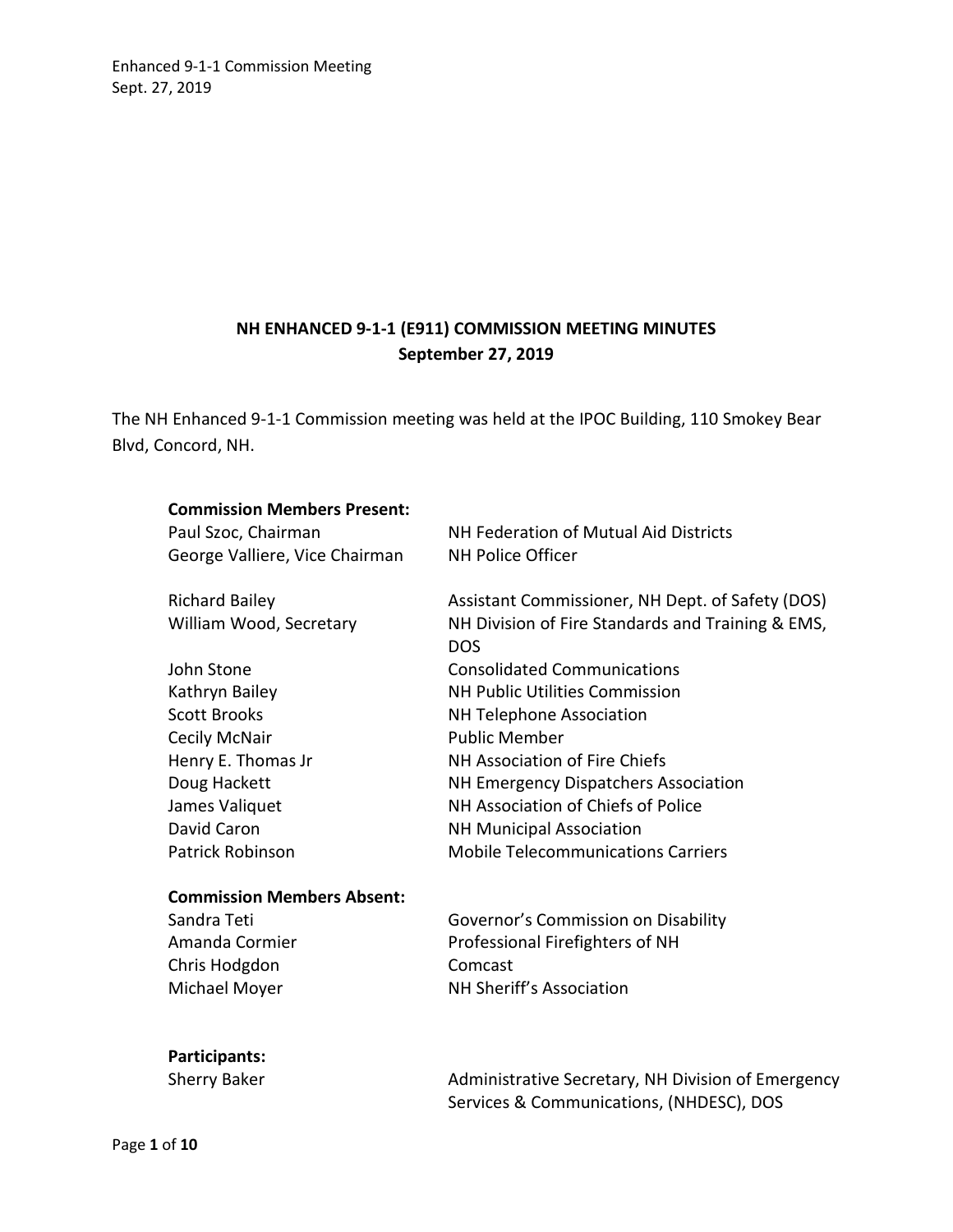| Mark Doyle            | Director, NHDESC, DOS               |
|-----------------------|-------------------------------------|
| Steven Lavoie         | Director of Administration, DOS     |
| Robert Brown          | <b>INdigital</b>                    |
| Sean Goodwin          | Administrator, GIS, NHDESC, DOS     |
| Timothy Scott         | IT Manager IV, NHDESC, DOS          |
| Matt White            | Into Tech Manager IV, NHDESC, DOS   |
| Deb Bray              | Supervisor IV, NHDESC, DOS          |
| <b>Robert Lussier</b> | Assistant Director, NHDESC, DOS     |
| Jedediah Jackson      | Communications Tech II, NHDESC, DOS |
|                       |                                     |

### **1. Approval of the minutes from the June 21, 2019, NH Enhanced 9-1-1 Commission meeting**

Chairman Szoc called for approval of the June 21, 2019 meeting minutes. Commissioner Cecily McNair motioned to accept the minutes and Kate Bailey seconded the motion. The minutes were unanimously approved by those present.

#### **2. FY19 Surcharge Receipts**

## **2. A. Financial Report (Steven R. Lavoie, Director of Administration)**

- 1. Discuss year-to-date expenditures & surcharge
- Brief summary of final FY19 surcharge receipts and expenditures.
- Surcharge receipts are on track and the E9-1-1 Fund is healthy.
- Expenditures are in line at this point. The Division does a great job of managing its expenditures.
- No concerns at this point related to expenditures or the fund.

### **3. Division Reports**

- **3. A.** NH Bureau of Emergency Communications (Mark Doyle, Director)
	- 1. Update on Bureau

2. Legislative Update/Kari's Law & Ray Baum's Act/Critical Incident Asset Deployment

3. Update on commission membership (Comcast/NECTA)

4. Discussion with Chairman Szoc re: Commission membership engagement; Post meeting Tour of the PSAP & IPOC – reports from representatives on trends, issues, considerations.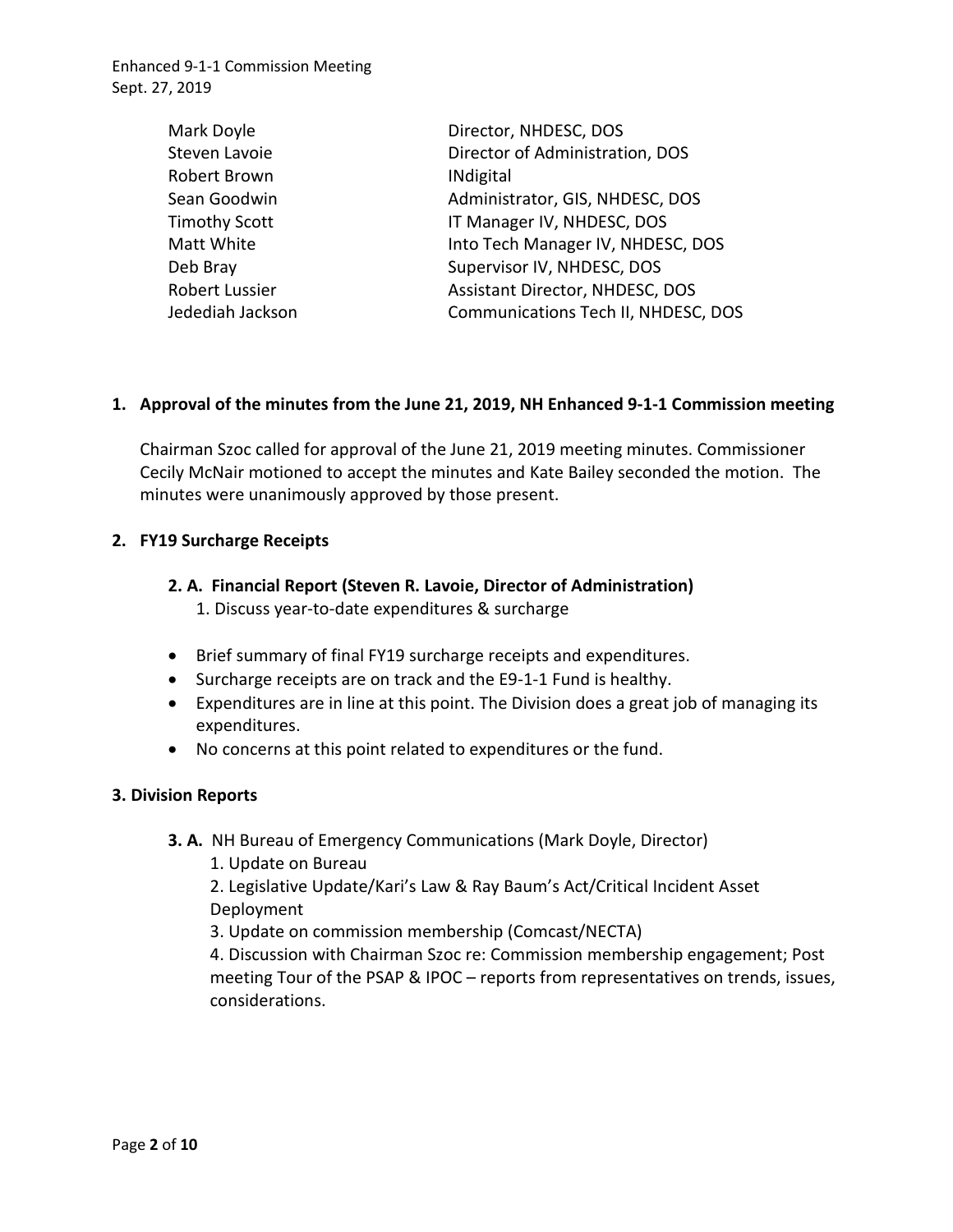### **Director Doyle reported the following:**

- Review of Department of Safety Emergency Alert System/IPAWS protocols in the wake of the Bedford PD alert.
- Division/SWIC hosted the AT&T quarterly update meeting on FirstNet progress across New Hampshire
- Prep work for the July NASCAR Race
- Attended the NH Association of Chiefs of Police meeting in Center Harbor
- Annual Emergency Alert Advisory Board meeting to discuss policies and review/update current EAS plan
- Marilynn Burkowski, Cartographer III, was honored at the 2019 ESRI User Conference with the ESRI Special Achievement in GIS (SAG) Award for innovative application of mapping, data analytics and leadership in the field of state government.
- PSAP cleaning conducted at both PSAP locations
- Staff members participating in the APCO National Conference in Baltimore
- Met with State Police Communications and DESC Staff to plan for the P25 radio cutover plan
- Division representatives attended the Governor's Task Force update meeting to provide a brief on the progress of prior recommendations.
- Attended the Halias Symposium at UNH with John Stevens
- Spoke with Nashua Area Radio Society, an amateur radio club associated with NH Amateur Emergency Radio Service, who support the Division of Emergency Services and Communications during EOC operations
- Director Doyle volunteered with Director Pendergast and Asst. Director Max Shultz during the United Way Day of Caring at the Friends program in Concord
- Director Doyle, Asst. Director DeNutte and Asst. Commissioner Bailey met with members of the Keene Fire Department to talk about 9-1-1 service improvements
	- DESC Employees of the Month:
		- o July Christine Lee & Jim Kowalik
		- o August Beth Drew & Emily-Jane Milligan
- **3. B.** Administration Section (Robert Lussier, Assistant Director)
	- 1. Administration Update
	- 2. Emergency Communication Command Vehicle Event List
	- 3. Wanda Scott (9-1-1 Outreach & Education)

### **Asst. Director Lussier reported the following:**

Public Education Events as follows:

- Manchester Housing Authority Senior Health Fair (Vendor Table)
- Bow Emergency Management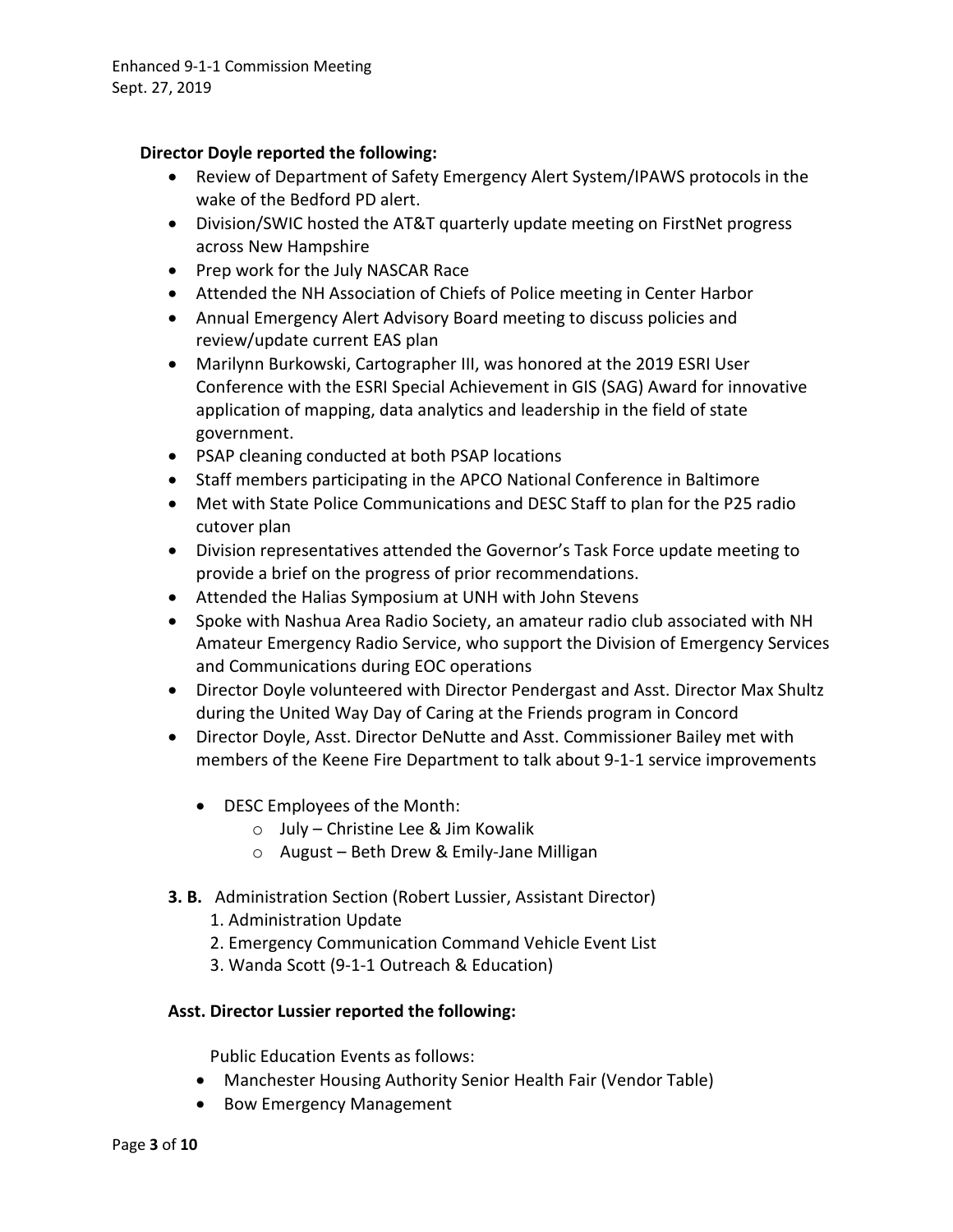- HSEM Municipal Officials
- Nashua National Night Out

Upcoming Professional Development/Media Relations as Follows:

- Pembroke Academy Students (Presentation & Tour)
- HSEM Tour Exchange Students from Madrid, Spain
- DOT Fall Employee Wellness Day
- Litchfield FD Open House
- Rochester Fire Safety Day
- Bishop Brady High School Health Occupation Students
- Deering Public Health/Safety Day
- PAL Youth Haven, Nashua
- Concord High School
- Ray School, 2<sup>nd</sup> Grade Classes Hanover
- FY20-21 budget issues have been challenging for the Administrative section.
- Working with Human Resources to reclassify a few SJD's in the PSAP and Information Technology department.
- Contract amendment for Motorla to provide redundancy for the WAVE system is with the Attorney General's office.
- Completed interviews for the Peer Support Team and selected the members. Next step is to formally train the team. Excited to have this as a resource for PSAP and State Police dispatch and other local dispatch centers.
- Replaced a maintenance vehicle and pool car
- April Nolin completed 2 desk audits, evaluated receipts and is reaching out to vendors if needed.

### **3. C. Report on Special Projects (Sean Goodwin, GIS Administrator)**

- 1. Status on NHVIEWW
- 2. Status on the Wireless Asset Manager
- 3. Information on DOS GIS Assistance

#### **Sean Goodwin reported the following:**

- 146 cell tower panel sets processed for location validation.
- New tower sites on-line
- Incident locator web-map application has been delivered to Deb Bray for her review.
- Finalized Phase 1 GIS architecture for dispatch center mapping platform build out
- ESRI will be on-site in the middle of October to assist in the GIS server and web-core configuration.
- Communication Asset Manager continues to be enhanced and populated with communication site data.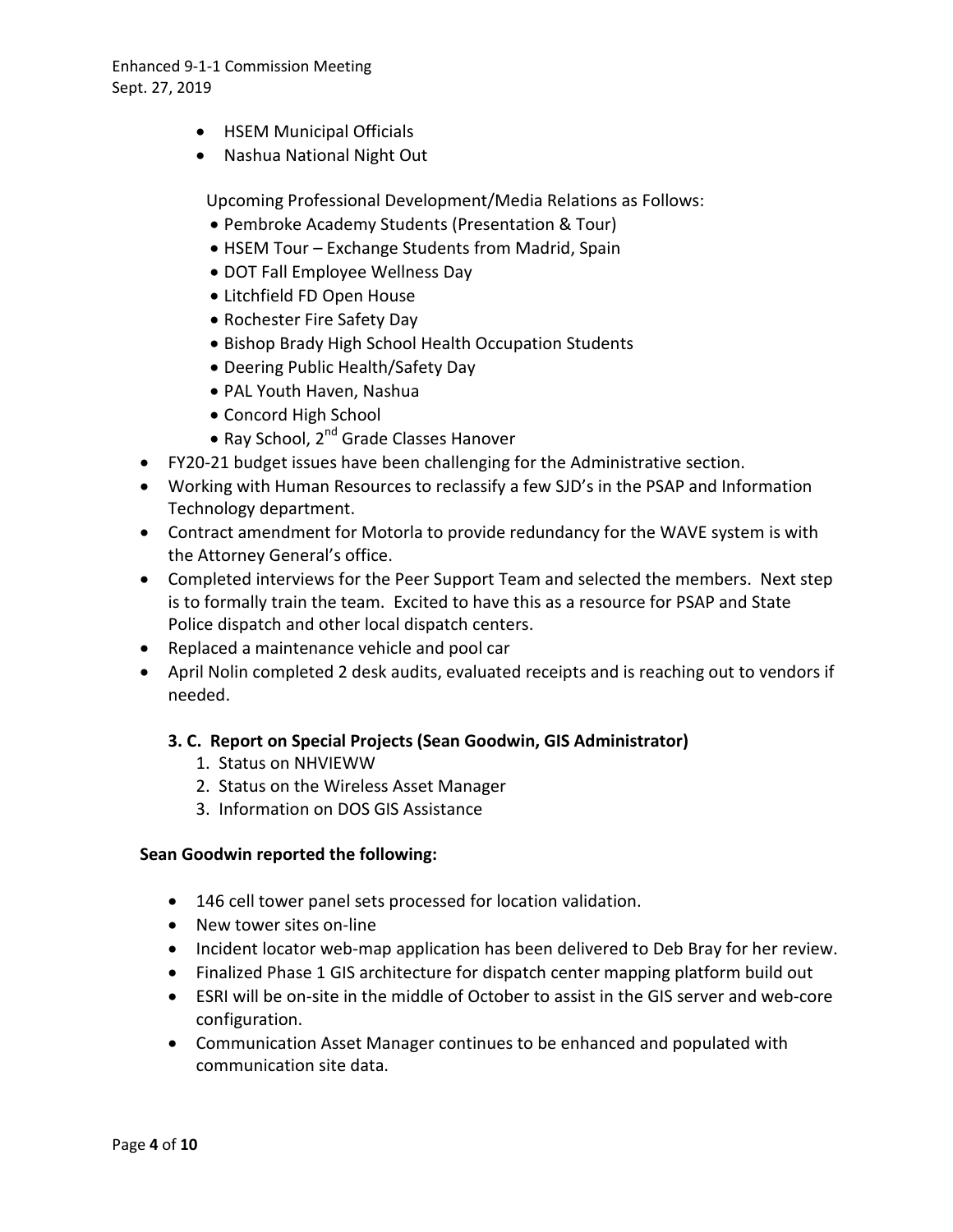• Seabrook planning area maps for the coming year and the exercise scenario have been reviewed, revised and are being printed/distributed to HSEM.

## **4. Bureau of Emergency Communications (E9-1-1)**

- **4. A. Report on Data Operations: (Matthew White, Information Tech Manager IV, Data Operations)** 
	- 1. Update on Mapping and Database activities
	- 2. Update on Emergency Notification System (ENS) replacement
	- 3. Schools Statewide Telephone Emergency Preparedness Project (S.T.E.P.)
	- 4. Update on MLTS Discrepancies and Resolutions

#### **Matthew White reported the following:**

- The telephone database contains approximately 663,351 records.
- Partial address conversions have occurred in eight cities and towns affecting a total of 195 customer records.
- The Mapping Database contains 682,917 addressable points.
- The Mapping Database contains 73,548 landmark points.
- The Mapping Database contains 52,297 building footprints.
- The Mapping Database contains 230,738 road segments.
- Emergency Notification System has 27 communities signed up to participate in the system.
- There are currently 312 open MLTS discrepancies; 93 MLTS discrepancies have been closed since the last Commission meeting.
- Continue to provide the PSAP mapping updates on a monthly basis
- Finalizing data collection for the City of Manchester
- Finishing up data processing for the City of Nashua
- Updated all 50 Dispatch CAD sites, with 75 computers with the latest 9-1-1 data
- Currently marketing the ENS software to interested parties. To date, we have 27 subscribers and 220 users
- Completed the follow-up to our original STEP program and revisited all 455 public schools
- Visited eight private/charter schools with one school actively upgrading their VoIP system to be compliant with recommendations.
- Androscoggin Valley Hospital completely replaced their phone system with the capabilities to provide accurate Emergency Response Location (ERL's).
- Wishing the best of luck to Barbara Joyce who retired today after 21 years of service.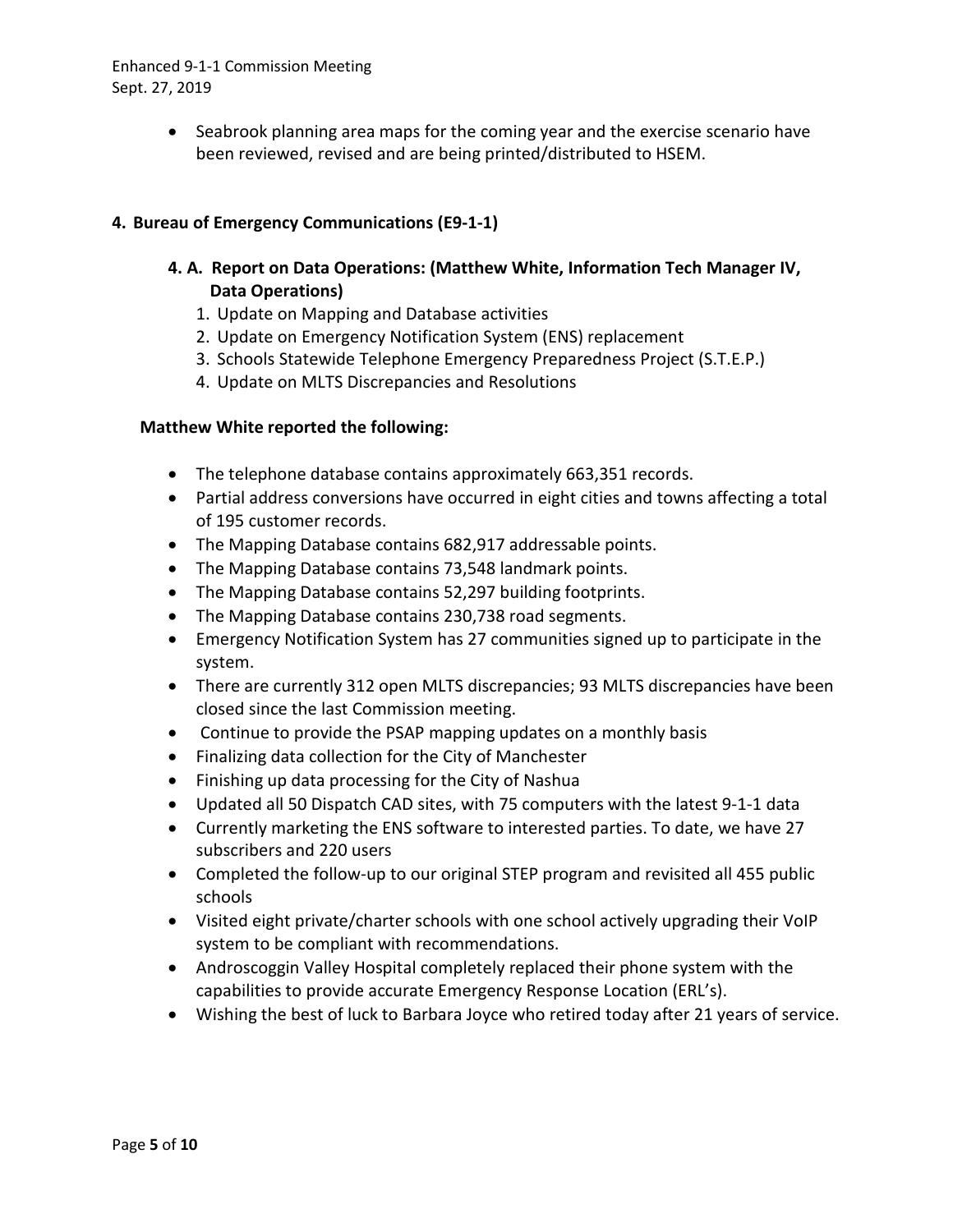## **4. B. Report on PSAP Operations and Report on Emergency Medical Dispatch: (Deb Bray, Supervisor IV)**

- 1. Update on PSAP operations
- 2. Agency Call Statistics Report **(Items 2 thru 7 are included in packet)**
- 3. Hands to Chest
- 4. Update on transfer times
- 5. Agency Performance Report
- 6. ACE Performance Standard Report
- 7. QI Summary Report
- 8. Update on Training division

### **Deb Bray reported the following:**

- First time in 25 years we have had 100% success rate with the 7 new hire trainees
- Currently have 7 Telecommunication Specialists I vacancies
- This fall we'll participated in active shooter drill with State Police & Hooksett Police. There will be 4 scenarios: Mall of NH, High School, Concord DMV and UNH Campus. The drill will ensure we are prepared for a real catastrophe.
- Training Department is working on paperwork for APCO certification to become accredited.
- Training Department working on a 4 to 6-hour training for other division employees to take basic police and fire calls in the case of a pandemic situation in the PSAP's.
- Derrick Aumann public outreach with medical field professionals

### **4. C. Report on Next Generation 9-1-1 Phase I (Tim Scott, IT Manager V)**

- 1. Next Generation 9-1-1, Phase I
- 2. Next Generation 9-1-1 Future Projects Control Center Text Messaging Interstate Transfers
- 3. Update on mapping assistance for dispatch centers/GeoLynx
- 4. Update on Legislation for MLTS 9-1-1 Direct Dial & Location Requirements
- 5. Update on School Safety Technology Subcommittee (Governor's Task Force on School Safety)
- 6. Rapid SOS overview & status

### **Tim Scott reported the following:**

- Next Generation 9-1-1, Phase I projects:
	- o Working on contract renewal for texting
- Interstate Transfers: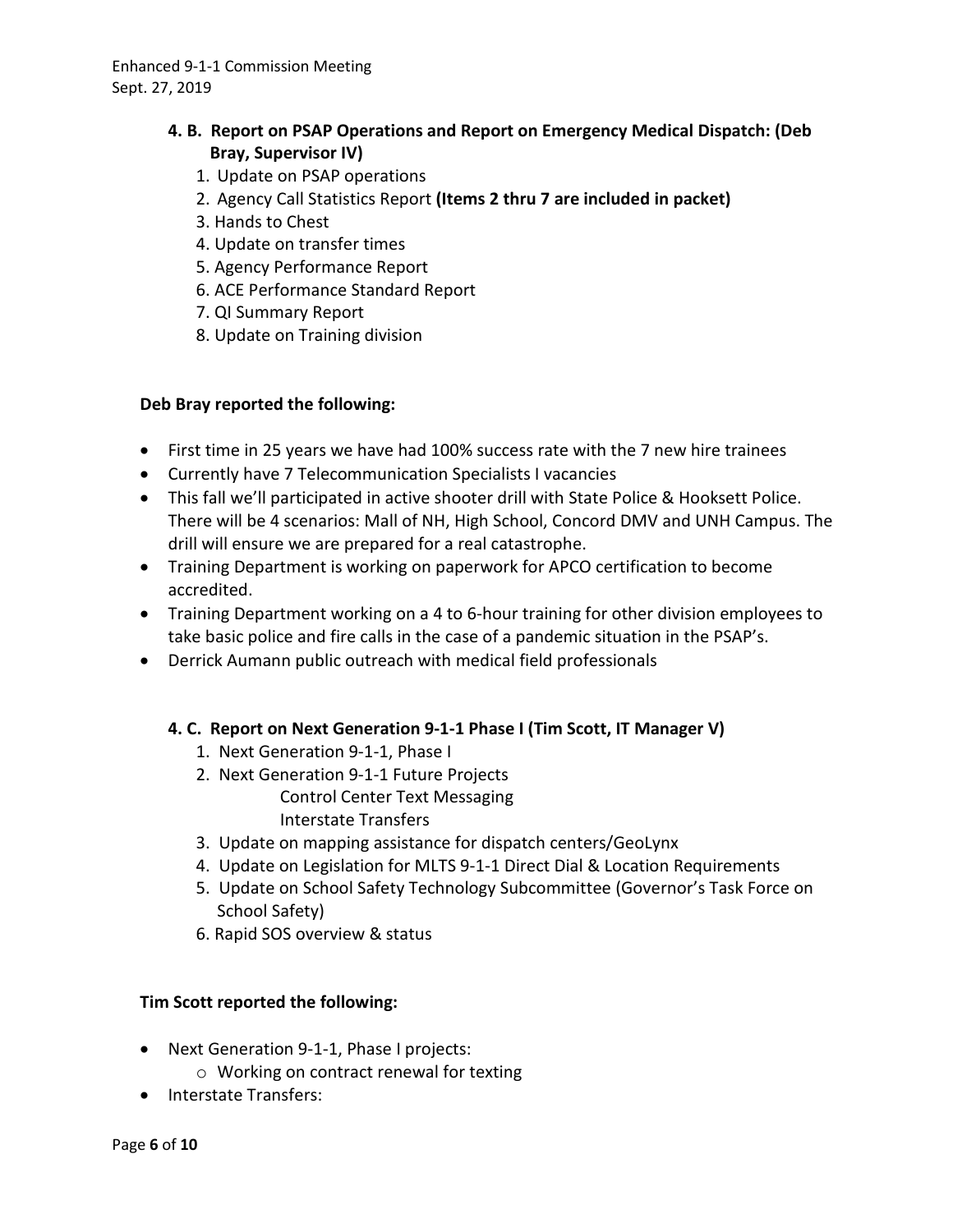- $\circ$  Proposal for Maine transfers awaiting approval from our legal department
- o Vermont is switching over to a new system. Will wait for the completion to continue interstate transfer talks.
- All dispatch centers have been upgraded to a 3Mg network
- Regarding the Ray Baum Act, the FCC is trying to put in place rules and standards for owners, operators, and manufacturers of Multi-Line Telephone System (MLTS) with regard to providing interior location for 9-1-1 calls.
- Upgrade to the next version on our Valor CAD in both PSAP's almost completed.
- School Safety Task Force meets once a month. Currently, we are identifying school buildings which are more than 3 miles away from cell towers. Several schools asking for recommendations.
- CAD user group conference call went well. Next meeting scheduled for January in Laconia.
- Rapid SOS is increasing their services. We are looking at all options, but have no recommendation at this time.

## **5. Communications Maintenance Bureau (Joshua Mann, Communication Supervisor I)**

1. Update on Radio Communications Maintenance

### **Jedediah Jackson reported the following:**

- P25 Project continues to move forward:
- Engaged with vendors to install new radio equipment statewide on mountaintop sites.
- Prepared for and executed radio system cutover to the new equipment.
- Replaced the dispatch consoles used in conjunction with the new radios at all of the dispatch locations.
- As of today we are fully operational on our new radio system.
- Motorola still has a presence in-state to execute final adjustments in an effort to fine tune our system's parameters.
- Planning and executing the installation of consolette radios at all troop stations and in the IPOC as well as getting the WAVE system operational.
- Systems will provide us with ancillary resiliency and expand functionality
- As we ramp down the field operations aspect of our P25 project, we are preparing for several weeks of training scheduled with Motorola in December, January and February in order for us to maintain the new equipment properly.
- Completing this project is eagerly anticipated as its predecessor was installed and used since the mid-90's.
- Communications Maintenance personnel have participated in a number of interoperability scenarios and situations with stakeholders to ensure the needs of their operations were met. Events, among others, include: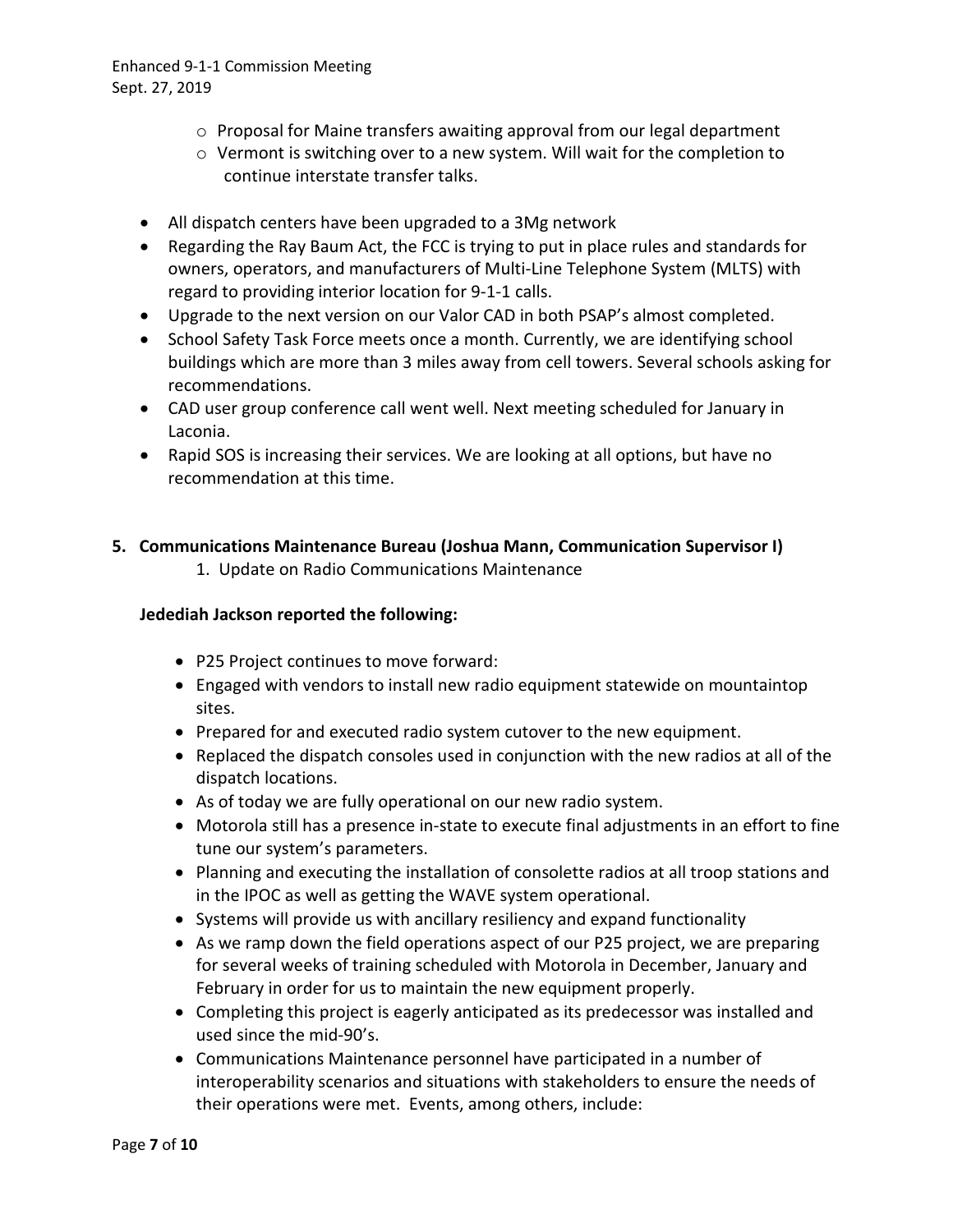- o NHMS NASCAR Race
- $\circ$  Brookline NH's 250<sup>th</sup> anniversary event
- o Pembroke Old Home Day
- o The Active Shooter Drill at Pease Passport Center
- Maintained a robust schedule for routine maintenance to our radio system, shelter equipment, tower microwave equipment, and facilitated an in-shop vehicle service.
- Identified, classified and remediated issues found at our mountaintop sites.
- Service in the shop has included the maintenance, repair, or replacement of radios, sirens, lighting, and other equipment for 183 vehicles.
- Bobby Erskine attended a weeklong course in Massachusetts to obtain his Information Technology Service Unit Leader certification as part of the ICS structure.
- Liam Hurley and Michael Cadorette assisted John Wynne with replacing and relocating the WBZ 1030 AM receiver antenna on Pack Monadnock.

### **6. Statewide Interoperability (John T. Stevens, Statewide Interoperability Coordinator)**

#### **John Stevens reported the following:**

- This past June held a COML Workshop with 19 participants across NH, Vermont and Connecticut.
- In August we held a Cyber Security Perspective for PSAP's webinar.
- September 10<sup>th</sup> and 11<sup>th</sup> held a FirstNet seminar at the National Guard Training Center facility in Pembroke. The first day was for public safety in New Hampshire. The second day New England SWICs and their teams attended. Ed Parkinson, Executive Director, from FirstNet and Stacy Schwartz, Vice President for AT&T's Public Safety and FirstNet Division made presentations. Overall the seminar was well received.
- October 21<sup>st</sup> -25<sup>th</sup> will hold a COMT Workshop, which is full 16 participants registered.
- November 26<sup>th</sup> will hold a communications Table Top Exercise that will involve the directors from each division within the Department of Safety. This year DOS Policy 19- 001 for Interoperability Exercises was established, which requires each division within the Department of Safety to participate in two internal exercises per year.
- December  $4^{\text{th}}$  -5<sup>th</sup> will hold a COMU functional exercise, which will consist of 3 teams running through 12 COML and 12 COMT trainees over the course of two days. This exercise will provide an opportunity for the trainees to complete all of their required tasks to become certified.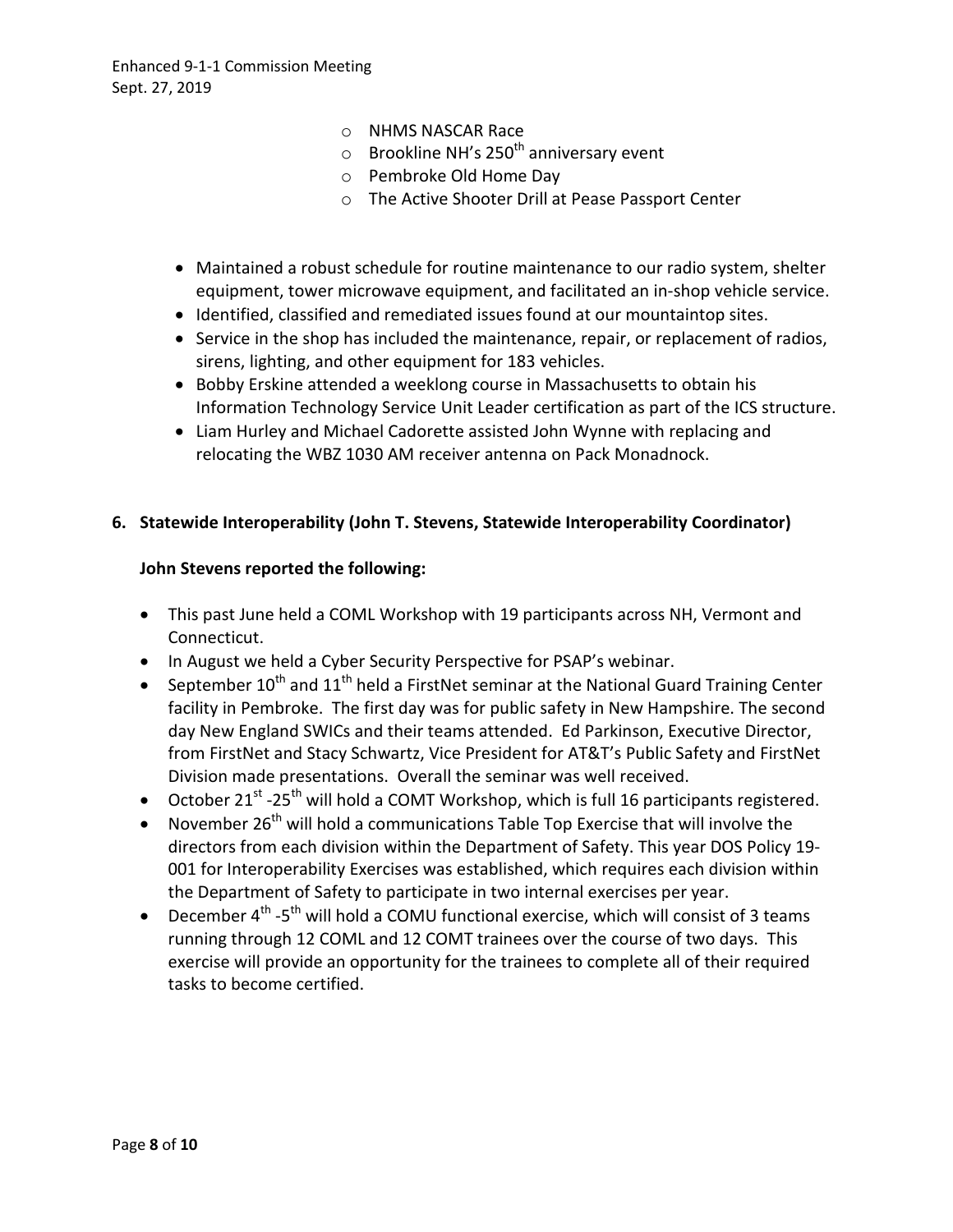## **7. Contractor's Report (Robert Brown, INdigital)**

1. Report on Network

#### **Robert Brown reported the following:**

- INdigital and the leadership of DESC met on 9/12/19 to review the state of the existing systems, industry trends, new technologies and discuss any additional concerns.
- INdigital is scheduled to perform routine annual maintenance for Manchester data center prior to the end of this year.
- Successfully completed the implementation of ESi-Net to ESi-Net integration with the State of Massachusetts
- Submitting our required FCC order 13-158 compliance report for the State of New Hampshire INdigital system.
- Since last report we have had 18 support tickets, 7 were related to no ANI/ALI information.
- Working on new Service Level Agreement (SLA) tracking matrix and graphing.
	- o Experienced an Internet outage at Laconia on 6/7 dropping VPN availability for a couple of hours
	- o The system (s) continue to operate at a higher than 99.999% uptime

### **8. Legislative Committee Report**

1. Chair

### **9. New Business**

A. Correspondence

#### **10. Next meeting and adjournment**

Chairman Szoc called for a motion to adjourn at 1:10 p.m. The motion was seconded by Commissioner McNair and unanimously passed by those present. There were no abstentions.

The next Commission meeting is scheduled for Friday, December 13, 2019, at The Fire Academy Dormitory Classroom 5 & 6.

\_\_\_\_\_\_\_\_\_\_\_\_\_\_\_\_\_\_\_\_\_\_\_\_\_\_